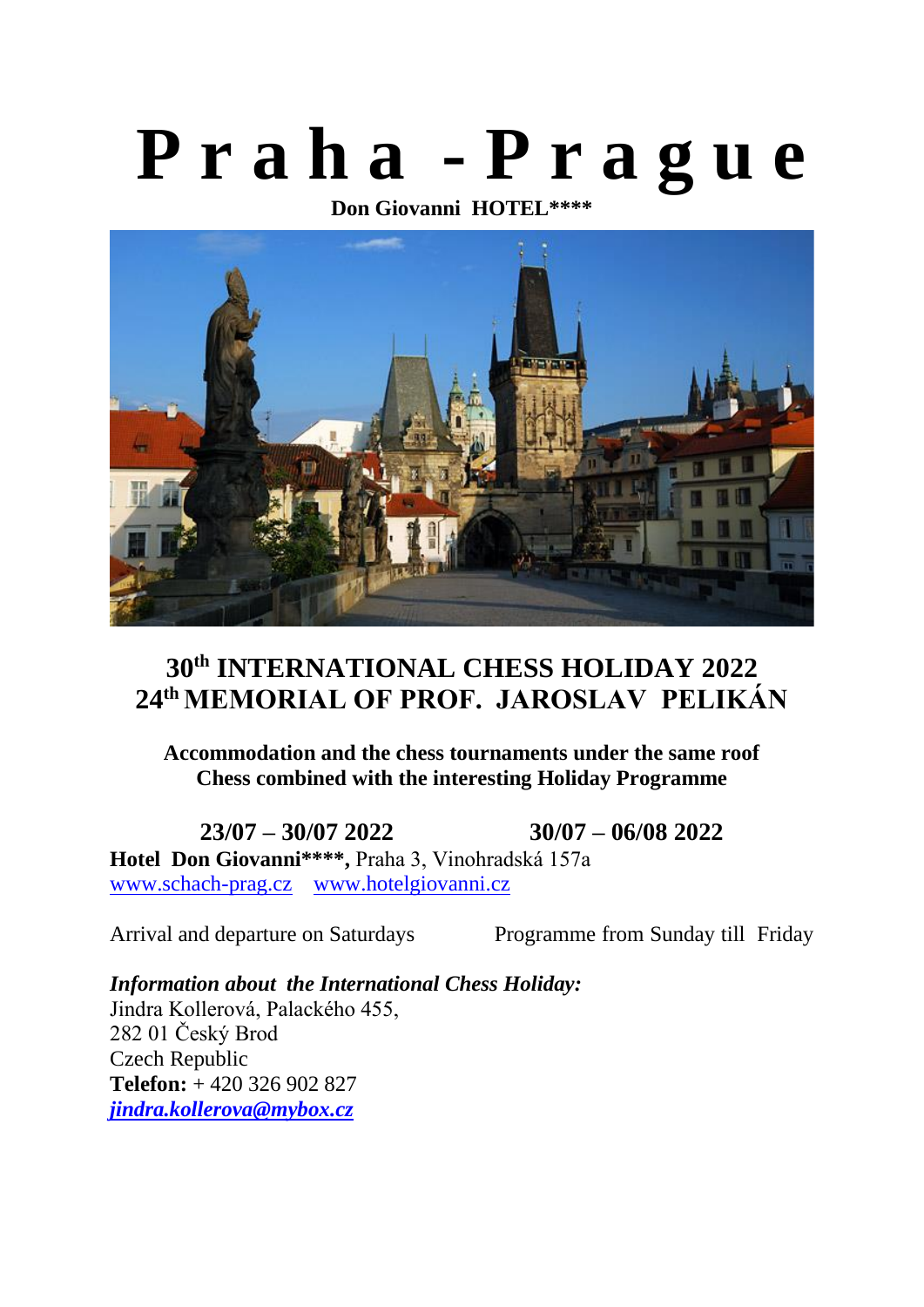# **Dear Chess Friends!**

We are sending you the invitation to the  $30<sup>th</sup>$  International Chess Holiday in Prague – The Memorial of Professor Jaroslav Pelikán.

We invite not only families, but also individual chessplayers, chess groups and children groups with responsible guides. Also holiday-makers who do not play chess and who want to come and see Prague and Bohemia are welcome. We are looking forward to our regular guests and to new chessfriends.

We believe that the epidemiological situation will be much better in the summer and that we can organize the chess vacation under usual conditions. We are planning two weeks of the chess holiday, but we can't make a final decision on whether both weeks will take place until May. That depends on the epidemiological conditions and the number of registrations. The organizer of the International Chess Holiday and the management of the Don Giovanni hotel wish to organize a problem-free chess tournament. The comfort and safety of our guests is for us very essential and important. All epidemiological measures, which will be valid, if any, for the summer 2022, will be observed and dully fulfilled.

**Jaroslav Pelikan** */\*1927 +1997/ was one of the tireless chess organizers in the Czech Republic who devoted his time and most of his energy mainly to young people. He was living in a small town in Central Bohemia, in Cesky Brod and he was working there. He was a teacher of foreign languages and later he became a headmaster of a grammar school. He participated in the organization of Grand Prizes which were very popular in the 60s and 70s. Under the leadership of Mr. Pelikan the chess team of Cesky Brod won the prize of Zajecice several times since 1964. It was the prize of Czech chess championship. Under his leadership a small town with population of 5,000 people had the team which took part in very important tournaments of chess league. But the best achievement of the last period of his life was the organization of International Chess Holiday where closed tournaments took place. We can say that it is a real world rarity.*

# **The International Chess Holiday differs from other chess tournaments as follows:**

- *We do not use Swiss system of playing. We form all-play-all groups and each one consists of 10 players.* 

- *We live and play chess in the same building, we organize our chess holiday under the same roof. [https://www.hotelgiovanni.cz/en.](https://www.hotelgiovanni.cz/en)* 

*The hotel has very nice, air-conditioned, spacious halls with the day light.*

- We prepare **special entertaining programs** for the participants of the tournaments as well as for all the other guests**.**

*- We are eager to create good relations and friendly environment for our guests.*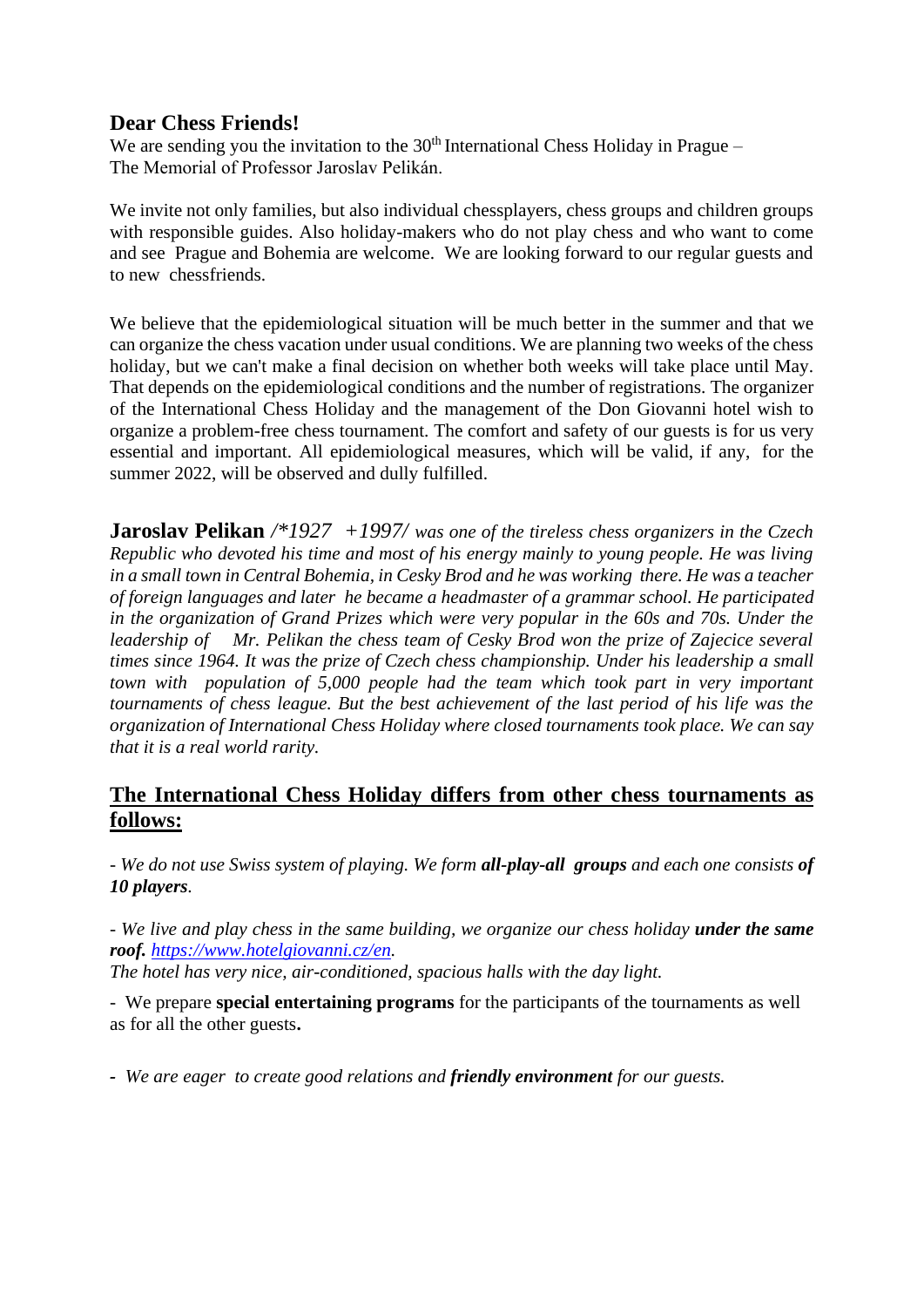# **C h e s s Tournament Programme:**

# *Chessplayers-holidaymakers – Rapid* **R:**

**Time schedule:** only in the morning ca. 3 hours a day, 1 hour for a whole game Sunday, Monday, Tuesday, Wednesday, Friday

# *Chessplayers who want to play more chess than to make holiday:*

| <b>M</b> Master tournaments: $\phi$ 2100                                                   | DWZ/ELO Rating 2000-2400      |  |
|--------------------------------------------------------------------------------------------|-------------------------------|--|
| <b>K</b> Master candidate tournaments: $\phi$ 1900                                         | DWZ/ELO Rating 1800-2000      |  |
| <b>H</b> Main tournaments: $\phi$ 1700                                                     | DWZ/ELO Rating 1600-1800      |  |
| <b>V</b> Secondary tournaments: $\phi$ 1400                                                | DWZ up to 1600 or without ELO |  |
| Master tournaments and Master candidate tournaments are the all-play-all FIDE tournaments. |                               |  |
| Main tournaments and Secondary tournaments are national tournaments.                       |                               |  |

#### **Time schedule***: All tournaments (M, K, H, V) 9 rounds*

2 rounds: Sunday, Tuesday, Thursday, 1 round: Monday, Wednesday, Friday 90 min/40 moves + 30 min till the end of the game with the time bonus of 10 s/move from the 1st move

*All the tournaments will be divided according to the chessplayers´ rating.*

*Blitz Tournament***: 30/07, 06/08** in the morning each player 5 minutes for the whole game

#### *Prize fund: 75000 Czk / 3000 Euro.*

*Each chess-player gets a money prize or a souvenir prize.* 

| Master tournament:                                                               | 1. prize 3000 Czk 2. prize 2000 Czk 3. prize 1200 Czk                            |  |  |
|----------------------------------------------------------------------------------|----------------------------------------------------------------------------------|--|--|
| Master candidate tournament: 1. prize 1200 Czk 2. prize 800 Czk 3. prize 500 Czk |                                                                                  |  |  |
| Rapid " $A$ ":                                                                   | 1.prize $1000 \text{ Czk}$ 2. prize $800 \text{ Czk}$ 3. prize $500 \text{ Czk}$ |  |  |

# **Trips (in the price incl.): For non-chessplayers and for chessplayers – holidaymakers:**

- the *Tower observatory* <https://www.towerpark.cz/en/>

- all-day trip to the *North Bohemia:*  chateau Krásný Dvůr and the town of hops Žatec

<https://www.zamek-krasnydvur.cz/en>

<https://www.infozatec.cz/> *<https://www.zatec-and-the-landscape-of-saaz-hops.com/en/>*

#### **For non-chessplayers:**

- the *Little Town Prague,* the *island Kampa* <https://www.prague.eu/en/object/places/480/kampa> - the *monastery of Benedictine Břevnov* <https://www.brevnov.cz/en/>

- the *Cold War Museum: Nuclear fallout shelter at the Jalta Hotel* <http://en.muzeum-studene-valky.cz/>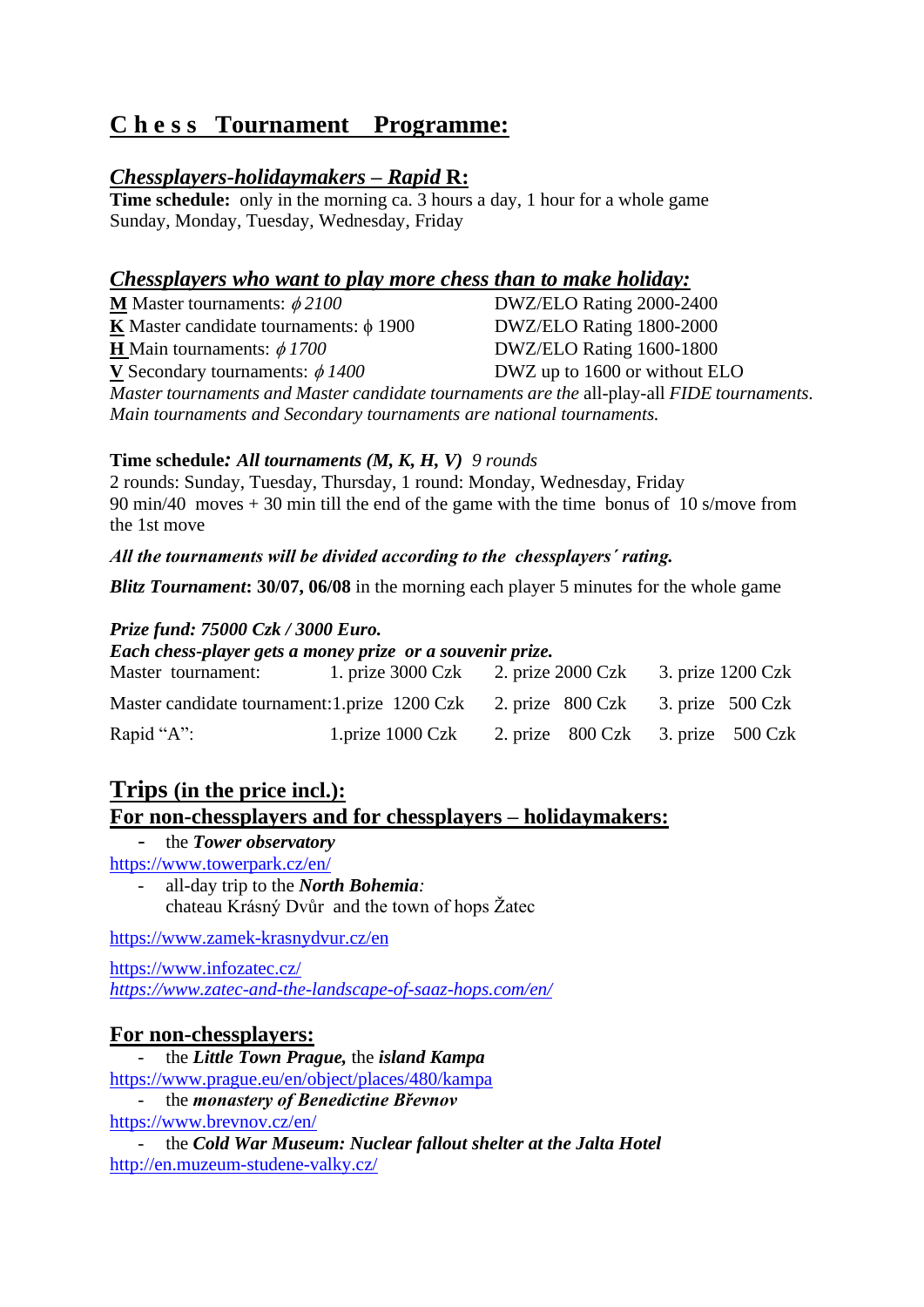# **Accommodation, Board and Price:**

All chess tournaments are realized at the DON GIOVANNI HOTEL \*\*\*\*. *[https://www.hotelgiovanni.cz/en.](https://www.hotelgiovanni.cz/en)* 

The hotel has a very good location in the larger center of Prague, right by a metro and tram station: 10-15 minutes from Wenceslas Square and the Old Town.

# **Price for one week 2022** *when staying in the Don Giovanni hotel*

12600 Czk / approx 525 Euro for 1 person

12250 Czk / approx 510 Euro for 1 person - students, retired or regular participants 11900 Czk / approx 496 Euro for 1 person regular participants retired, students Above-mentioned prices are calculated in Czech crowns and they will be converted into euros according to the given rate of exchange. At the present the rate of exchange is approximately: 1 Euro =  $24 \text{ Czk}$ 

# *The price includes*:

hotel accommodation – **7x bed and breakfast** at the Don Giovanni Hotel The rooms are with the bathroom, W.C., a minibar, a TV set with satellite reception, a telephone, Wifi internet (gratis) and a safe box (gratis). The rooms are air-conditioned.

- **the tournament entrance fees and prizes in the chess tournaments**
- **a farewell party on board a cruise boat**
- **all trips entry, guide and transport costs incl. for non-chessplayers and chessplayers-holidaymakers**

# *The price does not include*:

A **city fee** for the participants over the age of 18 years

| Extra to pay at the reception of the Hotel. | 1 night | 50 Czk / $approx 2 Euro$ |
|---------------------------------------------|---------|--------------------------|
|---------------------------------------------|---------|--------------------------|

A **single room** 2800 Czk / approx 117 Euro a week in addition to the basic price

| You can order lunch and dinner:  |                          |
|----------------------------------|--------------------------|
| Lunch:                           |                          |
| soup, main dish costs            | 290 Czk approx 12 Euro   |
| Dinner:                          |                          |
| soup, main dish and dessert cost | 390 Czk / approx 16 Euro |

#### **Facultative trips:**

*Monday afternoon* 1 half-day guided sightseeing in Prague Prague Castle incl. entry 500 Czk / approx 21 Euro Students till 26 years old, retired over 65 years old 300 Czk / approx 12,50 Euro [www.hrad.cz/en/prague-castle-for-visitors/objects-for-visitors](http://www.hrad.cz/en/prague-castle-for-visitors/objects-for-visitors)

| Tuesday evening                 | evening guided sightseeing in Prague |                          |
|---------------------------------|--------------------------------------|--------------------------|
| Old Town Square, Charles Bridge |                                      | 500 Czk / approx 21 Euro |
| Children till 15 years of age   |                                      | free                     |

| Wednesday afternoon                                   |                          |
|-------------------------------------------------------|--------------------------|
| 1 half-day trip to the chateau Veltrusy (incl. entry) |                          |
| https://www.zamek-veltrusy.cz/en                      | 850 Czk / approx 35 Euro |
| Students till 26 years old, retired over 65 years old | 750 Czk / approx 31 Euro |